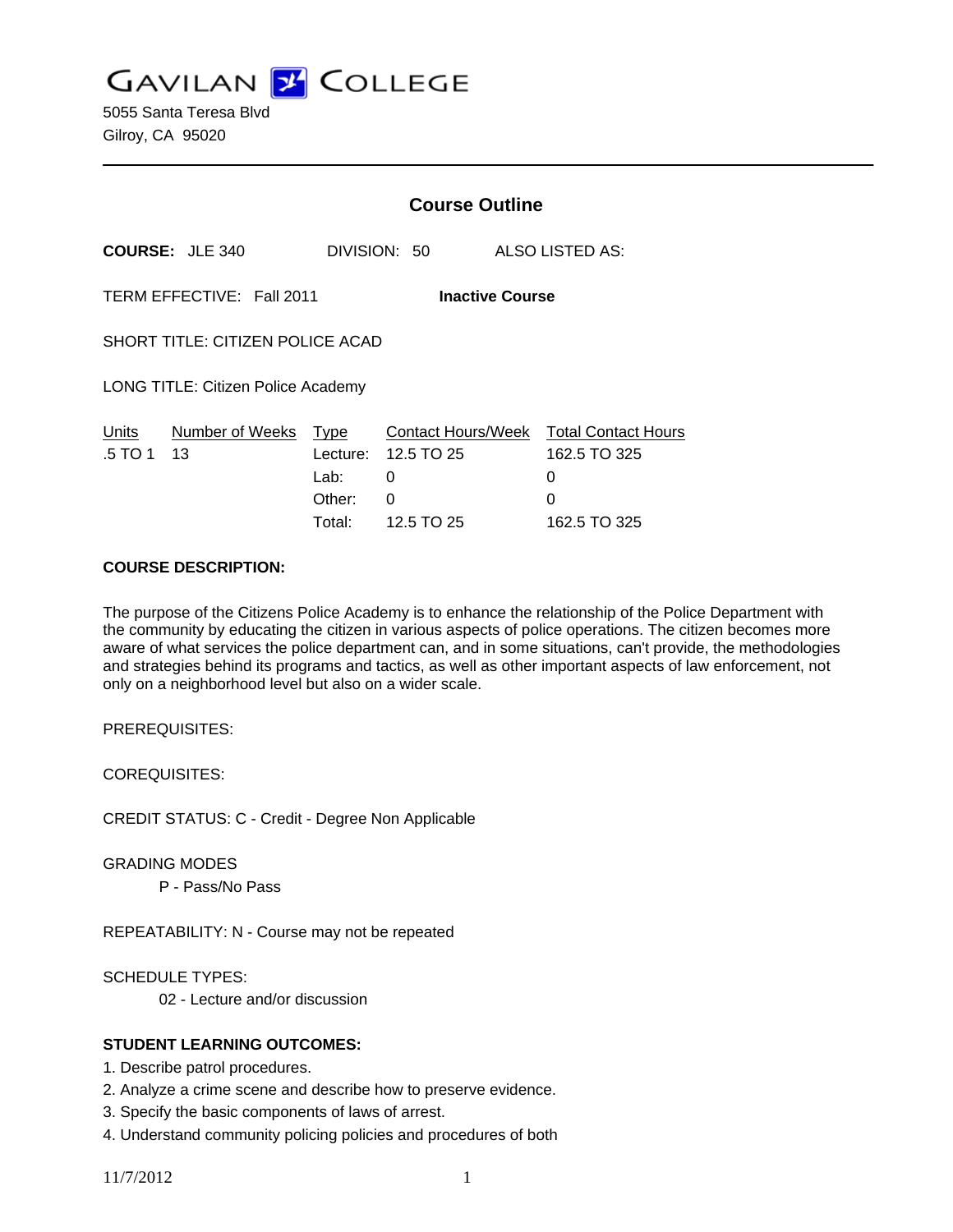the police officer and the citizen. 5. Demonstrate other police related topics.

### **CONTENT, STUDENT PERFORMANCE OBJECTIVES, OUT-OF-CLASS ASSIGNMENTS**

Inactive Course: 09/26/2011

Class content is offered in either a 32 or 50 hour course. The

content is listed below but time afforded to each content area

will vary depending upon the number of units for which the class

is offered.

- I. General Information
- A. Letter from the Chief
- B. Academy coordinator data
- C. Class roster
- D. Biographies
- E. Schedule of classes
- II. Session 1
- A. Welcome
- B. Department overview and tour
- C. 911 system
- D. Selection, hiring, promotion
- III. Session 2
- A. Community Policing
- B. Ethical standards
- C. Internal affairs
- IV. Session 3
- A. Driving
- B. Range
- C. Critical Incident Stress debriefing
- V. Session 4
- A. Search and seizure/laws of arrest
- B. Patrol procedures/officer safety
- VI. Session 5
- A. Car stops/crimes in progress
- VII. Session 6
- A. Criminal investigations
- B. Evidence preservation
- C. Mock crime scene
- VIII. Session 7
- A. Vice
- B. Gangs
- C. Narcotics
- IX. Session 8
- A. Use of Force
- B. Arrest techniques
- X. Session 9
- A. Special Operations
- XI. Session 10
- A. Media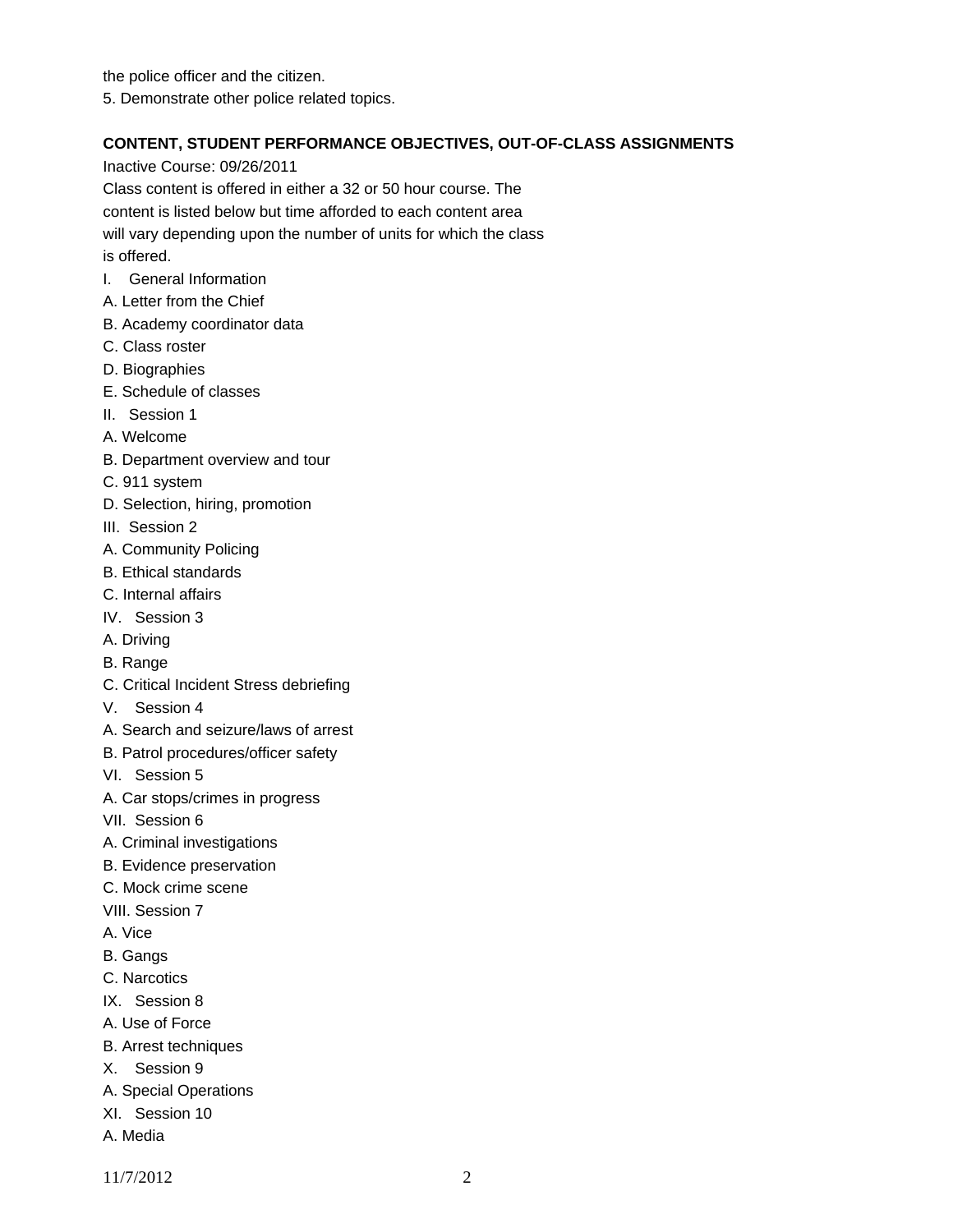B. Domestic Violence

C. Sexual assualt

D. Child interview center

See content section of course outline.

## **METHODS OF INSTRUCTION:**

Lecture, discussion and demonstrations will serve as the medium of instruction. Audio-visual aids will be utilized as they facilitate meaningful instruction. Regular assignments may be required for out-of-class study research. Individual guidance will be provided as required.

### **METHODS OF EVALUATION:**

The types of writing assignments required: Term papers The problem-solving assignments required: None The types of skill demonstrations required: Class performance Performance exams The types of objective examinations used in the course: None Other category: Role Playing Exercises as part of Category 3, above The basis for assigning students grades in the course: Writing assignments: 10% - 20% Problem-solving demonstrations: 0% - 0% Skill demonstrations: 80% - 90% Objective examinations: 0% - 0% Other methods of evaluation: 0% - 0%

# **REPRESENTATIVE TEXTBOOKS:**

Policy and Procedures Guidelines of Department/Agency Selected Handouts of the Vehicle Code Book, Gould Publications, 2000 Selected Handouts of the Penal Code Book, State of California, 2001 Reading level of text: 12 Grade

#### **ARTICULATION and CERTIFICATE INFORMATION**

 Associate Degree: CSU GE: IGETC: CSU TRANSFER: Not Transferable UC TRANSFER: Not Transferable

# **SUPPLEMENTAL DATA:**

Basic Skills: N